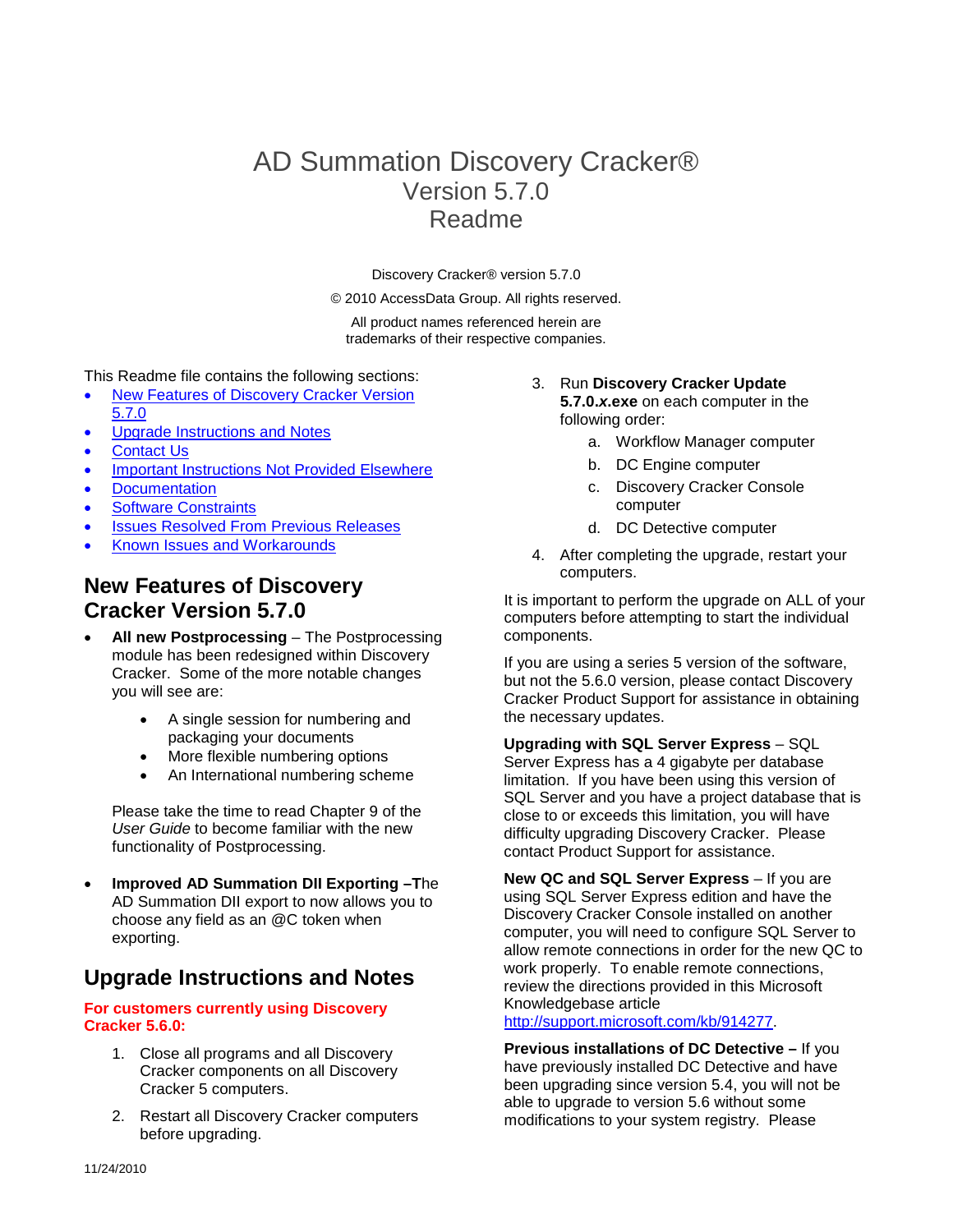contact Discovery Cracker Product Support for assistance when upgrading.

## <span id="page-1-0"></span>**Contact Us**

Please feel free to contact Discovery Cracker with any comments or questions you may have.

Our business office hours are 8 a.m. to 5 p.m. Eastern time, Monday through Friday.

Hours for Discovery Cracker Product Support are 8 a.m. to 7 p.m. Eastern time, Monday through Friday.

| <b>Office</b> |                                 |  |
|---------------|---------------------------------|--|
| Mailing       | 425 Market Street, Floor 7      |  |
| Address       | San Francisco, CA 940105        |  |
| Phone         | 407-566-4300                    |  |
| Web Site      | http://www.discoverycracker.com |  |

| <b>Product Support</b> |                                |  |  |
|------------------------|--------------------------------|--|--|
| Phone                  | 866-833-5377                   |  |  |
| E-mail                 | dc.support@accessdata.com      |  |  |
|                        | <b>Updates and Information</b> |  |  |
| Phone                  | 407-566-4268                   |  |  |
| E-mail                 | sales@summation.com            |  |  |

### <span id="page-1-1"></span>**Important Instructions Not Provided Elsewhere**

**Windows updates can cause MSDTC settings to change** – When performing Windows updates, the MSDTC settings will sometimes be changed on your Discovery Cracker computers from Automatic to Manual. Discovery Cracker requires that MSDTC settings be set to automatic. If you perform a Windows update on any of your Discovery Cracker computers you may need to update your MSDTC settings to set them back to an Automatic state. Instructions for updating or changing these settings are provided on page 34 of the *Environment Setup and Installation Guide* which is located in your **Documentation** folder.

**Processing with PST files** – When processing Outlook PST files, you will find that you need to clean out the temporary directory in which these files are stored on your DC Engines occasionally. If proper cleanup procedures are not followed you can cause problems with further processing of PST files including errors during postprocessing. Please follow the steps below to properly clear PST files from the temporary directory:

1. Shutdown the DC Engine

2. Open Outlook and close the PSTs

3. Go to the Discovery Cracker/TempPST/ Directory and delete the PSTs

4. Delete the LocalStoresList.xml located in the Discovery Cracker Directory

### <span id="page-1-2"></span>**Documentation**

The following documents are installed in the **Documentation** folder in the Discovery Cracker program folder. You can access them from the **Start** menu: **Start**>**Programs** or **All** 

#### **Programs**>**Discovery Cracker**>**Documentation**.

- *Environment Setup and Installation Guide* for Discovery Cracker 5.7
- *Field List* for Discovery Cracker 5.7
- *Readme* for Discovery Cracker 5.7.0
- *Supported File Types* for Discovery Cracker 5.7
- *User Guide* for DC Detective 5.7
- *User Guide* for Discovery Cracker 5.7
- *SQL Server Standard Configuration – Discovery Cracker*

### <span id="page-1-3"></span>**Software Constraints**

As with any software, Discovery Cracker has limitations that should be noted for customer awareness. Most of these limitations have already been noted in the *User Guide*. However, listed below are limitations that are not otherwise noted.

#### These limitations are:

**Rendering Outlook emails with Internet Explorer**

– When rendering HTML formatted Outlook emails, the icon for attachments is not displayed on the resultant image. This is a limitation of the HTML rendering when using Internet Explorer which is a default setting for Discovery Cracker. If you are using Office 2007 on your Discovery Cracker Engines, you can change this default setting to allow these documents to render with Outlook which will produce a much better image. However, if you are using Office 2003, you should keep the setting to render with Internet Explorer because the resultant image will have the rendered date on the bottom of the page.

**Job Scheduling** – If you create a job to run following the completion of another job within the same project and group, but the second job depends on the first job for count of items, the second job may not perform the requested action on all items.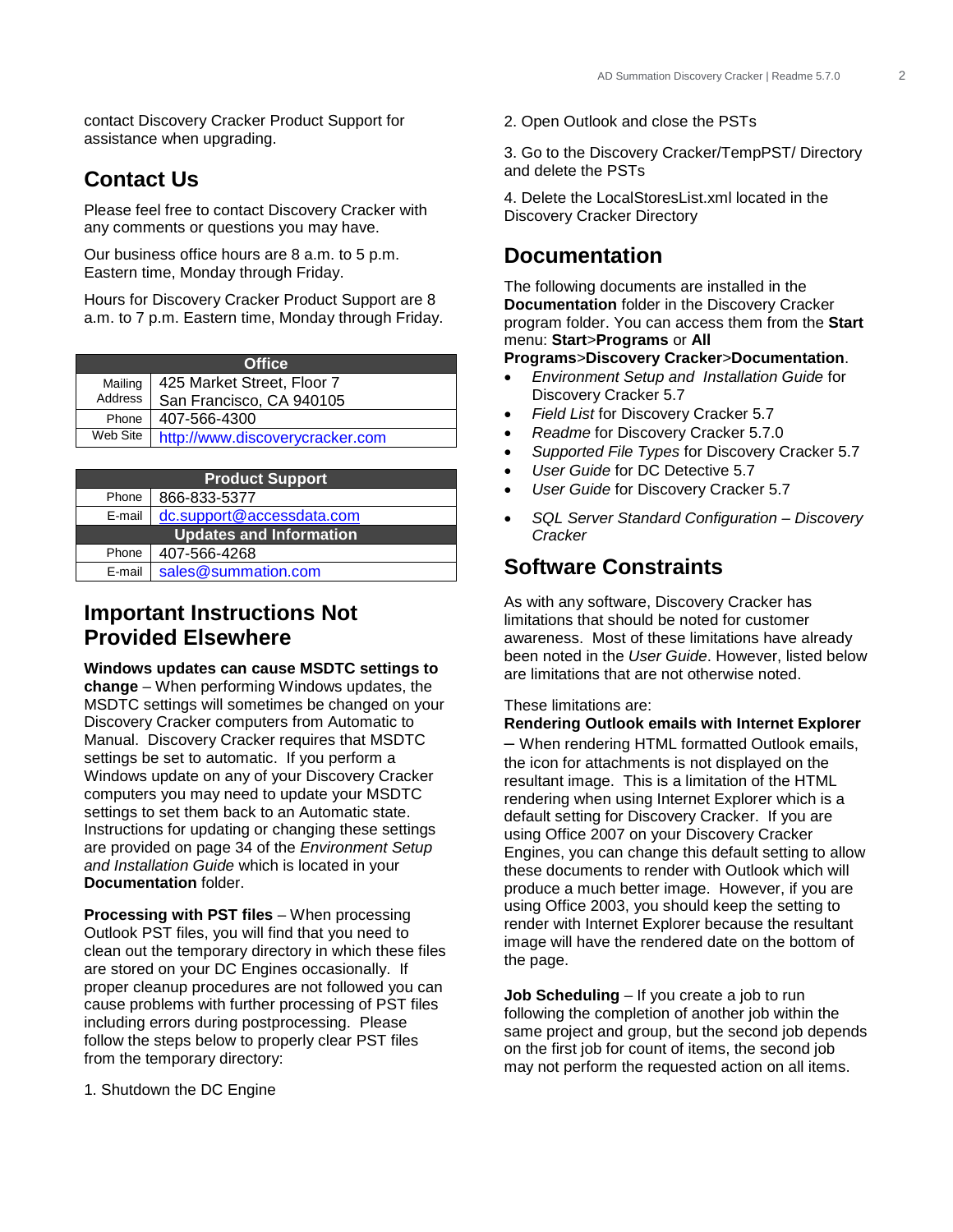For example, if you create a group to process data in a folder and then create a job to perform the first three actions (**Initial Spin Through**, **File Spin Through**, and **Extract Metadata**) on that group, and immediately create a job to perform the **Render** action and have the second job follow the first, the job for **Render** will run after the first job as requested, but because there were no items for it to perform the action on at the time it was created, no documents are rendered.

### **Rendering Outlook emails with different time**

**zones** – If you are rendering projects using a time zone in the project setting that is different than your DC Engine time zone settings, the dates that appear on the image will reflect that of the time zone from the DC Engine. This constraint applies to Outlook emails that are Plain Text or Rich Text formatted. All others render using the Project Settings time zones.

**View Creation** – When running jobs in Discovery Cracker, if you attempt to create a view while a job is running in the same project you can cause problems with the job completing. It is recommended to create your dynamic views before or after the job is completed. Static views should always be created after your job(s) has completed.

**Quality Control Pre-Filter Dialog** – When entering into Quality Control on a view, caution should be taken with regard to the **Maintain Family Relationship** options on the Pre-Filter dialog. If you have created your view disregarding the family relationship, you should choose the **Disregard Family Relationship** option when pre-filtering in QC as well; otherwise you may not see all of the documents in your QC window because the family relationship has already been broken.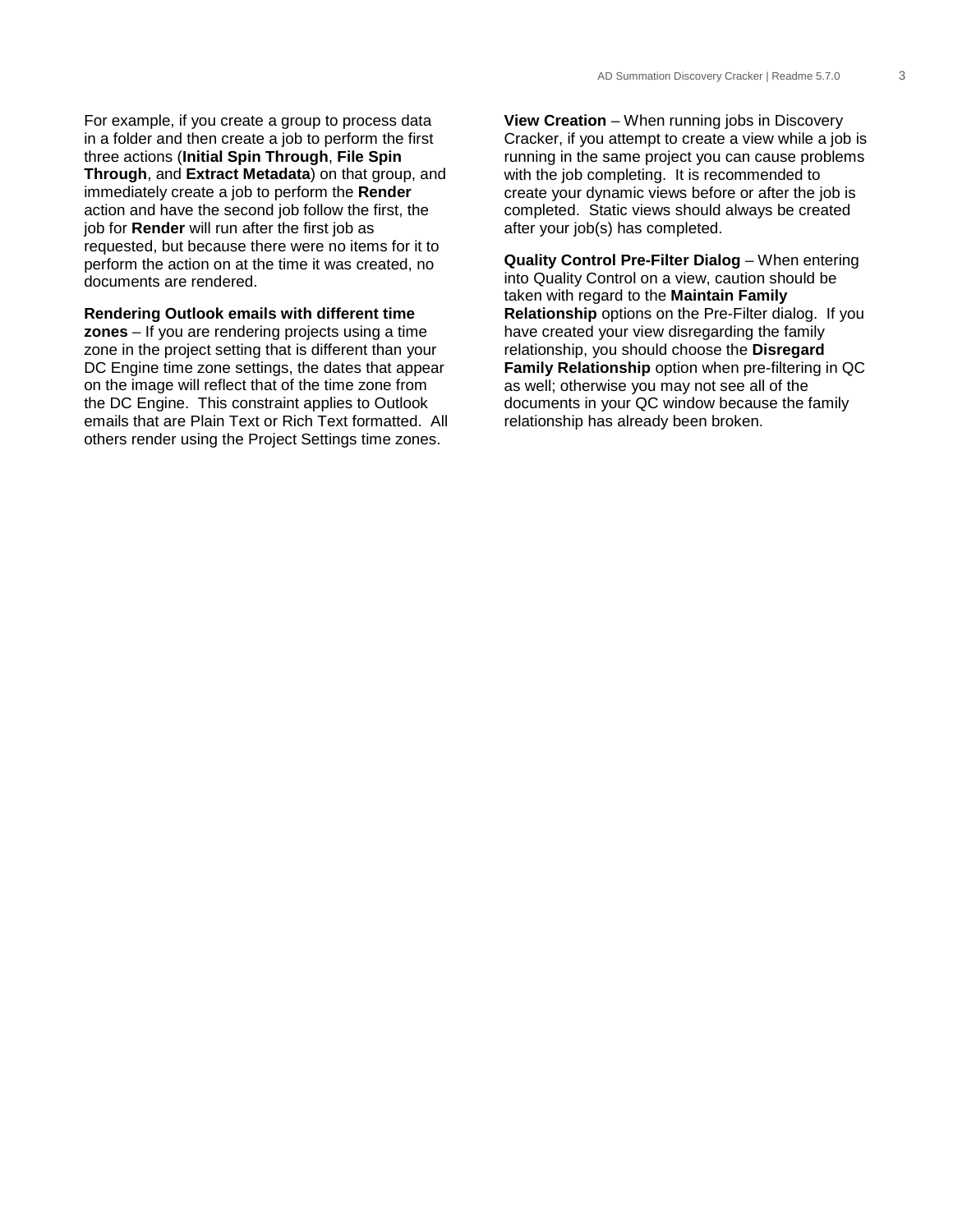# **Issues Resolved From Previous Releases**

<span id="page-3-0"></span>The following issues from previous versions of the Discovery Cracker program have been resolved. You no longer need to use the previously described workarounds.

| <b>Affected</b> | <b>Description</b>                                                                                                                                                                                                                                                                                       | <b>Comment</b>                                                                                                                                                                                                                                                                                                                                         | Old<br><b>Issue</b> | <b>New</b><br><b>Issue</b> |
|-----------------|----------------------------------------------------------------------------------------------------------------------------------------------------------------------------------------------------------------------------------------------------------------------------------------------------------|--------------------------------------------------------------------------------------------------------------------------------------------------------------------------------------------------------------------------------------------------------------------------------------------------------------------------------------------------------|---------------------|----------------------------|
| <b>Process</b>  |                                                                                                                                                                                                                                                                                                          |                                                                                                                                                                                                                                                                                                                                                        | <b>Number</b>       | <b>Number</b>              |
| Endorsing       | When adding an endorsement to a TIFF<br>image output file during postprocessing,<br>the endorsement is placed too close to<br>the edges of the page causing them to<br>be cut off when printing to a physical<br>printer.                                                                                | This issue has been<br>resolved.<br>A margin has been<br>placed around the<br>endorsement as it is<br>placed on the page. This<br>margin increases or<br>decreases in size<br>depending on the font<br>you have chosen when<br>creating the endorsement<br>template.                                                                                   | 11996               | 49811                      |
| Endorsing       | When adding an endorsement to a PDF<br>output file, the endorsement is blurry<br>and difficult to read. Additionally, the<br>endorsement is too close to the margins<br>of the page causing it to be cut off if<br>printing to a physical printer.                                                       | This issue has been<br>resolved.                                                                                                                                                                                                                                                                                                                       | 11891               | 49957                      |
| Endorsing       | When creating an endorsement<br>template, if you add a metadata field to<br>the header the Display Name column is<br>not populated, but when you add a field<br>to the footer, the Display Name is<br>populated. These two areas should be<br>consistent and not have this area<br>populated by default. | This issue has been<br>resolved.<br>If you want to include a<br>display name as a part of<br>your endorsement, after<br>adding the metadata field<br>to the template, select the<br>Display Name column<br>with a slow double click.<br>Your cursor will then be<br>contained within the<br>Display Name area and<br>you can type the desired<br>name. | 11565               | 50173                      |
| <b>Exports</b>  | When using the Data Delimited Text<br>File Export and you select a session<br>from the drop-down box, the<br>Documents to Process area doesn't<br>match the Before Postprocessing or<br>After Postprocessing selection for the<br>session. It displays whatever the<br>previously selected session was.  | Select the settings you<br>need for the session and<br>then select Update<br>Session.                                                                                                                                                                                                                                                                  | 11395               | 49639                      |
| <b>Exports</b>  | The AD Summation DII Class 2 & Class<br>3 default fields include the @Storeid<br>field; however, intermittently this field is<br>not included in the resulting DII output.                                                                                                                               | This issue has been<br>resolved.                                                                                                                                                                                                                                                                                                                       | 11386               | 50320                      |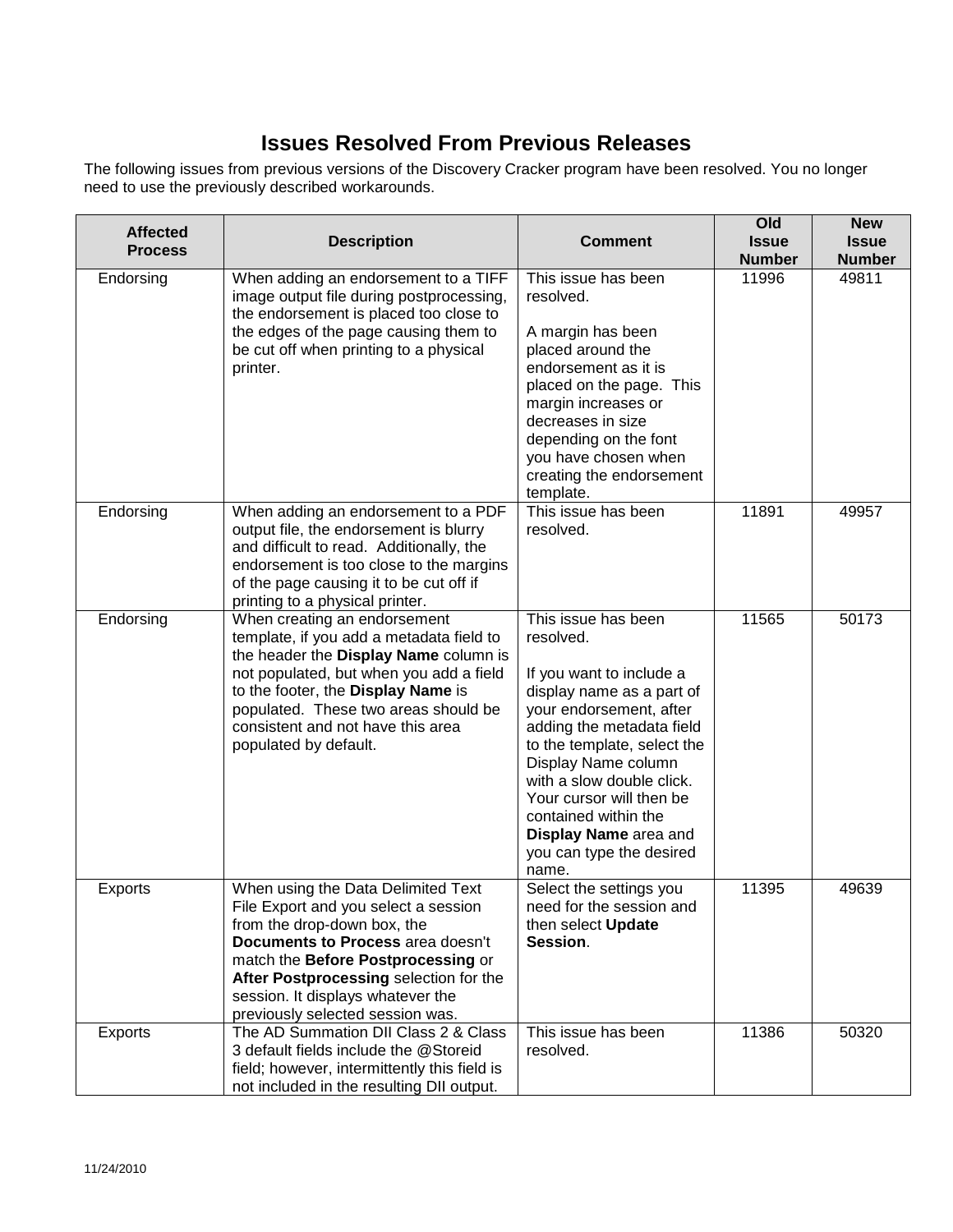| <b>Affected</b><br><b>Process</b> | <b>Description</b>                                                                                                                                                                                                                                                                                                                                                                                                       | <b>Comment</b>                                                                                                                                                                                                                                                                                                                                                                                                                                                                                | Old<br><b>Issue</b><br><b>Number</b> | <b>New</b><br><b>Issue</b><br><b>Number</b> |
|-----------------------------------|--------------------------------------------------------------------------------------------------------------------------------------------------------------------------------------------------------------------------------------------------------------------------------------------------------------------------------------------------------------------------------------------------------------------------|-----------------------------------------------------------------------------------------------------------------------------------------------------------------------------------------------------------------------------------------------------------------------------------------------------------------------------------------------------------------------------------------------------------------------------------------------------------------------------------------------|--------------------------------------|---------------------------------------------|
| <b>Exports</b>                    | When using the AD Summation DII<br>export Class II, if you select to volumize<br>the PST during the export, the resultant<br>PST will not be properly volumized.                                                                                                                                                                                                                                                         | This issue has been<br>resolved.                                                                                                                                                                                                                                                                                                                                                                                                                                                              | 12306                                | 51528                                       |
| Postprocessing                    | When creating a new Bates session<br>and selecting the Approved<br>documents check box, items included<br>in the session may be from a previous<br>Bates session if they had been<br>approved at any time during their<br>process.                                                                                                                                                                                       | This issue has been<br>resolved.<br>In a new Postprocessing<br>session, if you choose to<br>include Approved Only<br>documents, you will get<br>only documents that have<br>the current status of<br>Approved. Therefore, if<br>you are performing a re-<br>postprocess of<br>documents that were<br>included in a previous<br>session, you will need to<br>go back into QC and re-<br>approve the documents<br>or select another status<br>option in the Documents<br>to include dropdown.   | 12311                                | 49353                                       |
| Postprocessing                    | After creating a Bates number session<br>and then selecting it, you are allowed to<br>change some of the settings; but these<br>changes are not saved.                                                                                                                                                                                                                                                                   | This issue has been<br>resolved.<br>The postprocessing<br>summary screen has now<br>been changed to only<br>show the last numbers<br>that were used for<br>document and volume<br>numbers.                                                                                                                                                                                                                                                                                                    | 10456                                | 49453                                       |
| Postprocessing                    | When creating jobs for postprocessing,<br>Discovery Cracker allows you to create<br>multiple jobs within the same project,<br>but if the jobs are run at the same time,<br>only the job that gets to the Workflow<br>Manager first is able to run through<br>completion. Any subsequent job goes<br>into a not created state and can never<br>be run. Even pausing and restarting the<br>job does not solve the problem. | This issue has been<br>partially resolved.<br>While it is not advisable<br>to create multiple<br>postprocessing jobs in<br>the same project at the<br>same time, if these jobs<br>are created on separate<br>groups, you will see that<br>the second job will be run<br>after the first job has<br>completed the numbering<br>and sizing portion of the<br>postprocessing action.<br>This is due to the need to<br>lock the numbering so as<br>not to create duplicate<br>document numbers or | 10487                                | 49461                                       |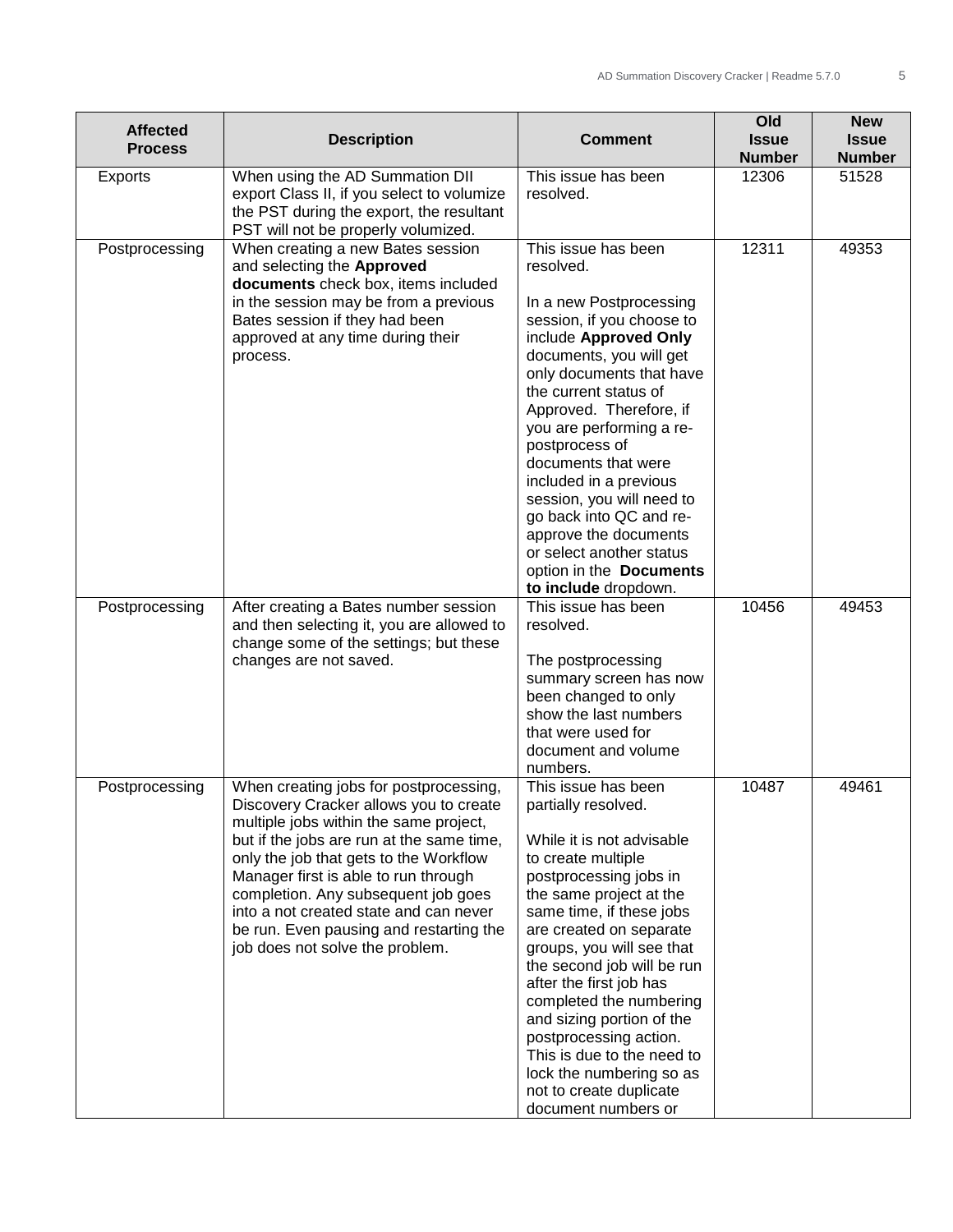| <b>Affected</b><br><b>Process</b> | <b>Description</b>                                                                                                                                                                                                                                                                                                                                                                                                                                                                                                                                                                                         | <b>Comment</b>                                                                                                                                                                                                                                                                                                                                                                                                                                                     | Old<br><b>Issue</b><br><b>Number</b> | <b>New</b><br><b>Issue</b><br><b>Number</b> |
|-----------------------------------|------------------------------------------------------------------------------------------------------------------------------------------------------------------------------------------------------------------------------------------------------------------------------------------------------------------------------------------------------------------------------------------------------------------------------------------------------------------------------------------------------------------------------------------------------------------------------------------------------------|--------------------------------------------------------------------------------------------------------------------------------------------------------------------------------------------------------------------------------------------------------------------------------------------------------------------------------------------------------------------------------------------------------------------------------------------------------------------|--------------------------------------|---------------------------------------------|
|                                   |                                                                                                                                                                                                                                                                                                                                                                                                                                                                                                                                                                                                            | gaps within the numbers.<br>However, if you attempt<br>to run multiple<br>postprocessing jobs on<br>the same group at the<br>same time, the second<br>job will receive an error<br>message and will not be<br>properly created.<br>The best practice is to not<br>create multiple<br>postprocessing jobs<br>within the same project at<br>the same time. Allow<br>each postprocessing job<br>within a project to run to<br>completion before<br>beginning another. |                                      |                                             |
| Postprocessing                    | The Bates number padding for the<br>document counter is not retained when<br>the Include Bates number prefix in<br>the file name option is cleared (when<br>creating a volume session).<br>For example, if you set the Document<br>Number Digits to 4 and the Page<br>Number Digits to 6 (when creating a<br>Bates number session) and then you<br>process 10 documents, each resulting<br>TIFF image should have a name<br>something like 0001.000001 or<br>0010.000003. Instead, the padding is<br>removed from the document number<br>digits and the resulting TIFF image has<br>a name like 01.000001. | This issue has been<br>resolved                                                                                                                                                                                                                                                                                                                                                                                                                                    | 11502                                | 49671                                       |
| Postprocessing                    | If you select to not include text files<br>when rendering and then select to<br>include the text files during<br>postprocessing, an error will occur<br>when the job is run causing the job to<br>not complete successfully.                                                                                                                                                                                                                                                                                                                                                                               | This issue has been<br>resolved.<br>In addition to the<br>correction to this issue,<br>you can also select to<br>include text files even if<br>not rendering by selecting<br>the option to Include text<br>files (from All Text if<br>exists else Body). This<br>option will take the<br>contents of the All Text<br>field (populated when<br>OCRing) or the Body field<br>(populated during<br>metadata extraction) and                                           | 12026                                | 49890                                       |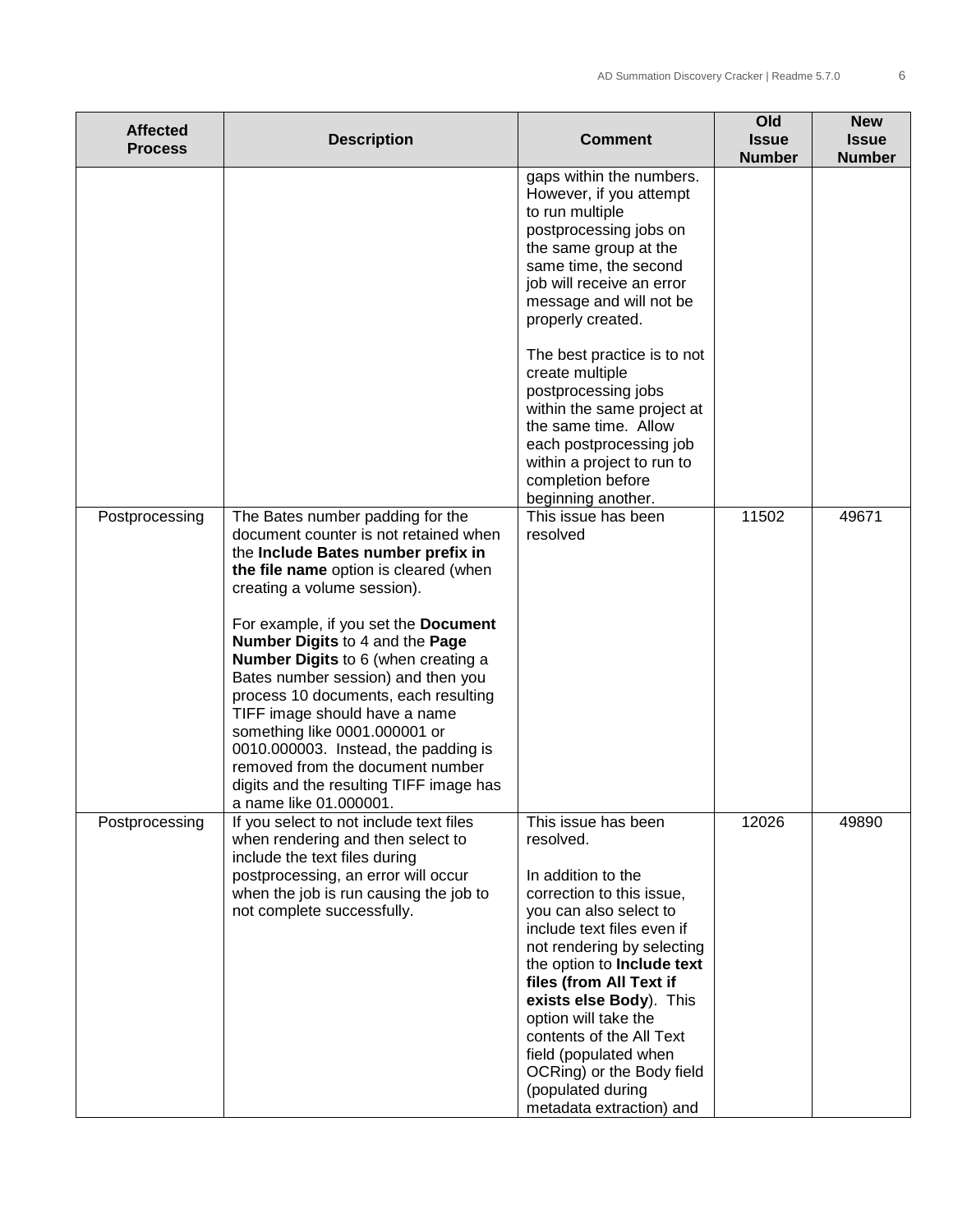| <b>Affected</b><br><b>Process</b> | <b>Description</b>                                                                                                                                                                                                                                               | <b>Comment</b>                                                                                                                                                                                                                                                                                                                                                                                                                | Old<br><b>Issue</b><br><b>Number</b> | <b>New</b><br><b>Issue</b><br><b>Number</b> |
|-----------------------------------|------------------------------------------------------------------------------------------------------------------------------------------------------------------------------------------------------------------------------------------------------------------|-------------------------------------------------------------------------------------------------------------------------------------------------------------------------------------------------------------------------------------------------------------------------------------------------------------------------------------------------------------------------------------------------------------------------------|--------------------------------------|---------------------------------------------|
|                                   |                                                                                                                                                                                                                                                                  | put it into a text file that<br>can be included in your<br>volume directory without<br>having to render your<br>documents.                                                                                                                                                                                                                                                                                                    |                                      |                                             |
| Processing                        | When processing TIFF images,<br>Discovery Cracker puts data in the<br>Body field that should not be there, for<br>example "//DOXPrinter012007:01:08<br>16:47:20"                                                                                                 | This is working as<br>designed. The metadata<br>that is being collected is<br>that of the application or<br>apparatus that created<br>the image. In the case of<br>our example file it was<br>the Discovery Cracker<br>print driver that created<br>the image.                                                                                                                                                                | 11373                                | 49632                                       |
| Processing                        | An NSF attached to an email within an<br>NSF causes the DC Engine to enter into<br>an infinite loop.<br>Additionally, when multiple NSFs are<br>run in the same job, multiple items are<br>added to the Items table that appear to<br>be duplicates.             | This issue has been<br>resolved.                                                                                                                                                                                                                                                                                                                                                                                              |                                      | 52876                                       |
| Processing                        | When extracting metadata from<br>Microsoft Project files, an error is<br>received on each file stating that there<br>is a missing interop file.                                                                                                                  | This issue has been<br>resolved.<br>During the process to<br>extract metadata,<br>Microsoft Project is not<br>required to be installed on<br>the processing engine.<br>However, if you have<br>selected to extract the<br><b>Body Comments or</b><br>have selected to render<br>the document using its<br>native application, you<br>must have Microsoft<br>Project installed on the<br>DC Engines that you will<br>be using. |                                      | 53172                                       |
| QC                                | If you select to render a document that<br>has not had the extract metadata action<br>performed, you receive a dialog box<br>stating that you cannot render the<br>document, however, this dialog does<br>not prevent you from performing that<br>action anyway. | This issue has been<br>resolved.<br>See also issue 53056.                                                                                                                                                                                                                                                                                                                                                                     | 12299                                | 52343                                       |
| QC                                | When marking a document to render, if<br>the document has only completed the<br>Initial Spin Through and File Spin<br>Through actions, the job to render the<br>document will go into an infinite loop                                                           | This issue has been<br>resolved.<br>If you perform the render<br>action on a document that                                                                                                                                                                                                                                                                                                                                    |                                      | 53056                                       |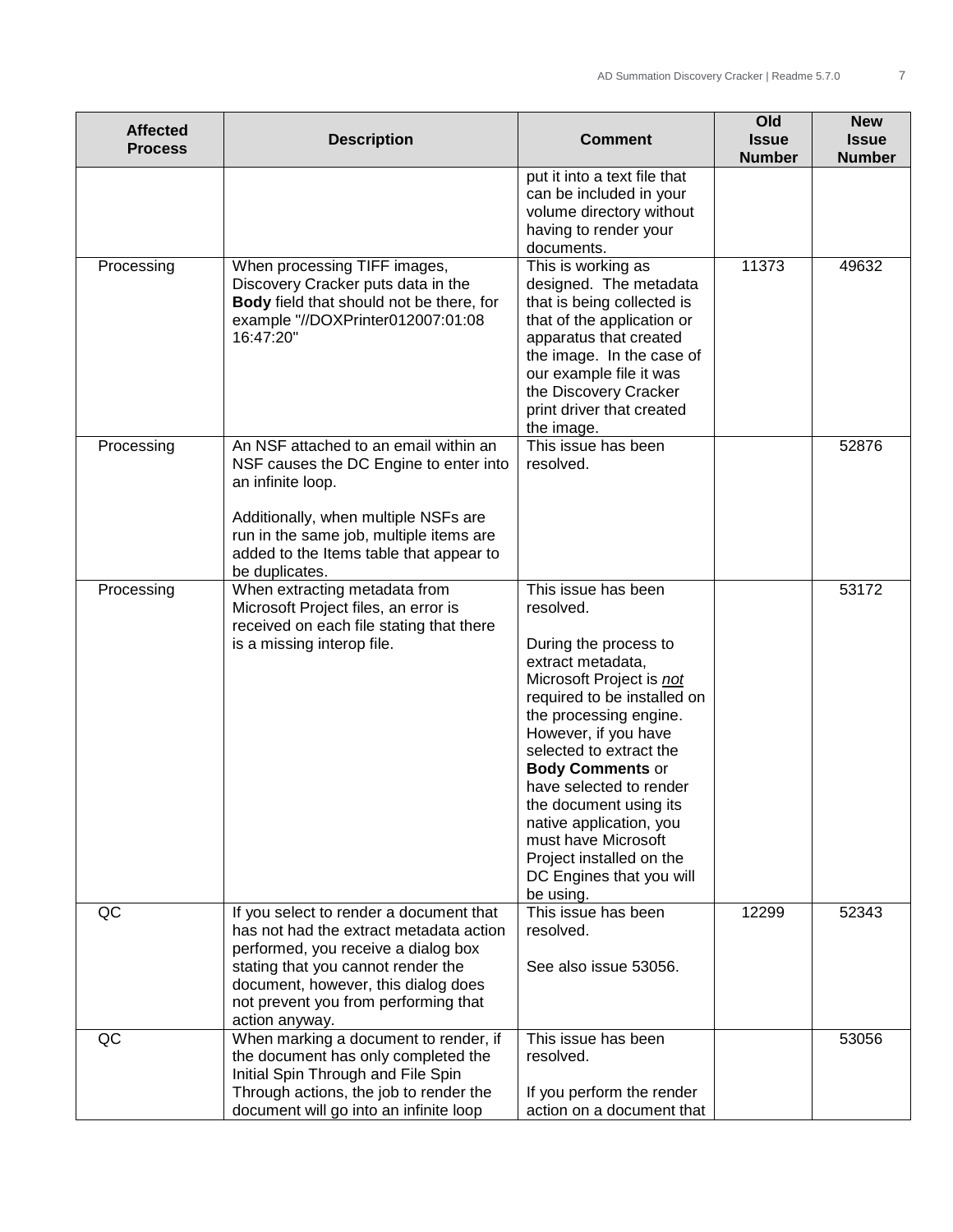| <b>Affected</b><br><b>Process</b> | <b>Description</b>                                                                                                                                                                                                                                                                    | <b>Comment</b>                                                                                                                                                                                                                                                                                          | Old<br><b>Issue</b><br><b>Number</b> | <b>New</b><br><b>Issue</b><br><b>Number</b> |
|-----------------------------------|---------------------------------------------------------------------------------------------------------------------------------------------------------------------------------------------------------------------------------------------------------------------------------------|---------------------------------------------------------------------------------------------------------------------------------------------------------------------------------------------------------------------------------------------------------------------------------------------------------|--------------------------------------|---------------------------------------------|
|                                   | and never finish.                                                                                                                                                                                                                                                                     | has not had the extract<br>metadata action<br>performed, you will<br>receive a prompt that it<br>will automatically perform<br>the necessary actions in<br>order to successfully<br>render your documents.                                                                                              |                                      |                                             |
|                                   |                                                                                                                                                                                                                                                                                       | NOTE: This will not<br>resolve the same issue if<br>you run an Initial Spin<br>Through and File Spin<br>Through job and then run<br>a Render job without<br>extracting metadata.                                                                                                                        |                                      |                                             |
|                                   |                                                                                                                                                                                                                                                                                       | In the case where a job is<br>run out of sequence, you<br>must pause the job with<br>the missing prerequisite<br>tasks (the Render job in<br>our case), create a job to<br>complete the prerequisite<br>tasks (create an Extract                                                                        |                                      |                                             |
|                                   |                                                                                                                                                                                                                                                                                       | Metadata job) and once<br>the job is done, you can<br>restart the original job<br>(the Render job).                                                                                                                                                                                                     |                                      |                                             |
|                                   |                                                                                                                                                                                                                                                                                       | The ability to include the<br>missing tasks is limited to<br>QC jobs only at this time.                                                                                                                                                                                                                 |                                      |                                             |
| Rendering                         | The option to compare estimated pages<br>when rendering to TIFF does not work<br>as expected.                                                                                                                                                                                         | This issue has been<br>resolved.                                                                                                                                                                                                                                                                        | 12028                                | 49820                                       |
| Rendering                         | The option to compare estimated pages<br>when rendering to PDF does not work<br>as expected.                                                                                                                                                                                          | This issue has been<br>resolved.                                                                                                                                                                                                                                                                        | 12029                                | 49897                                       |
| Rendering                         | When rendering Microsoft Word<br>documents that have a margin outside<br>of the bounds of the printer and using<br>the Office 2007 native application, all<br>documents that follow will be rendered<br>with cut off text or show only a part of<br>the text that exists on the page. | This is a limitation with<br>Microsoft Word 2007. To<br>resolve this issue, you<br>must install a hotfix<br>released by Microsoft for<br>Microsoft Word 2007.<br>Please review the<br>Microsoft knowledgebase<br>article at:<br>http://support.microsoft.co<br>m/default.aspx?scid=kb;e<br>n-US;2412270 |                                      | 53316                                       |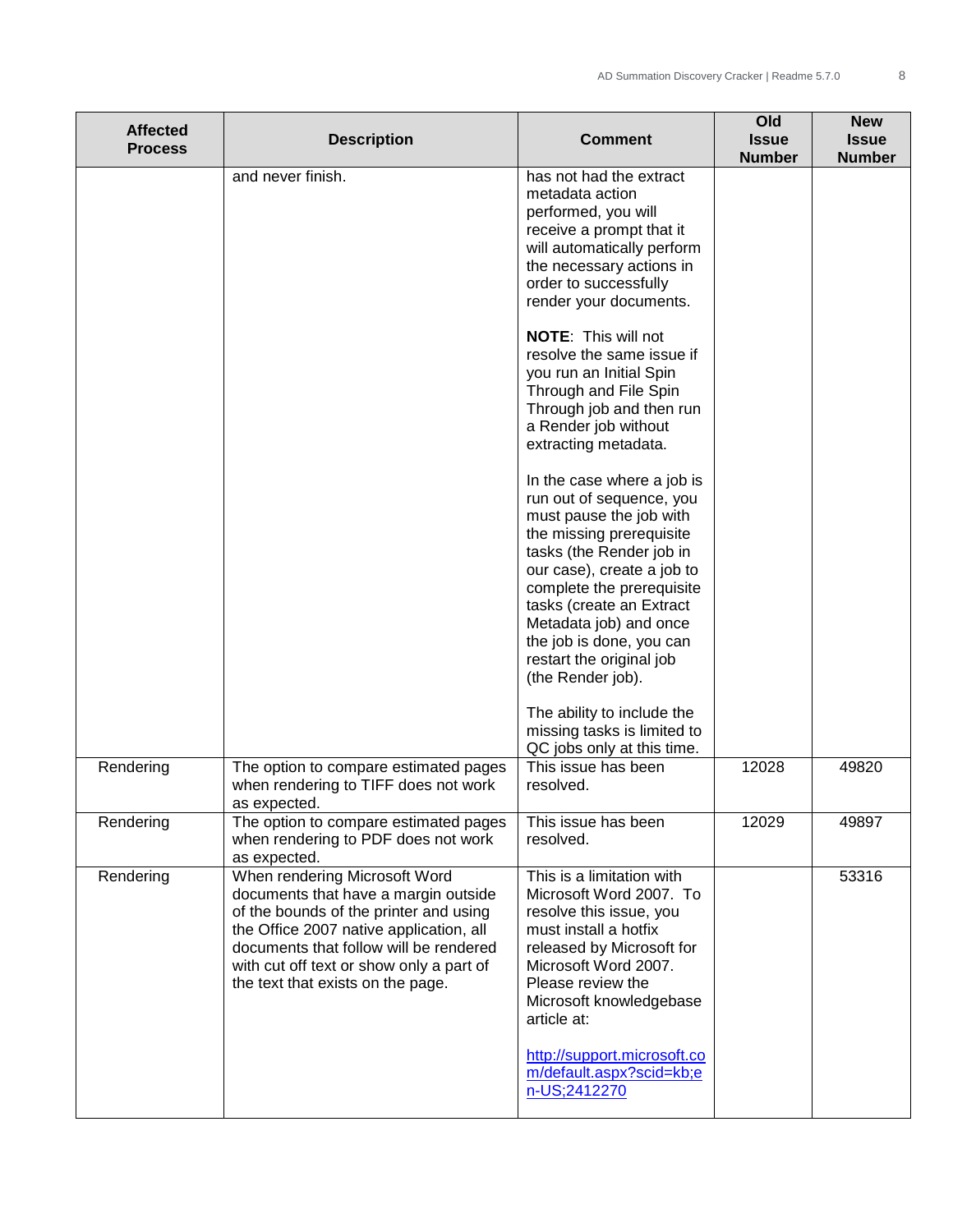| <b>Affected</b><br><b>Process</b> | <b>Description</b>                                                                                                                                                                                      | <b>Comment</b>                                                                                      | Old<br><b>Issue</b><br><b>Number</b> | <b>New</b><br><b>Issue</b><br><b>Number</b> |
|-----------------------------------|---------------------------------------------------------------------------------------------------------------------------------------------------------------------------------------------------------|-----------------------------------------------------------------------------------------------------|--------------------------------------|---------------------------------------------|
| User Interface                    | If you attempt to create a project with<br>brackets [] in the project name, you will<br>receive an error message that states:<br>SQL 2005 backward compatibility<br>components have not been installed. | This issue no longer<br>occurs. You can only<br>type valid characters in<br>the Project Name field. | 11337                                | 49624                                       |

# **Known Issues and Workarounds**

The following issues are known to exist within the current version of the software. If applicable, a workaround has been provided to help you avoid any problems. **Please read through these issues carefully before processing.**

| <b>Affected</b><br><b>Process</b> | <b>Description</b>                                                                                                                                                                                                            | Workaround                                                                                                                                                                                                                                                                  | Old<br><b>Issue</b><br><b>Number</b> | <b>New</b><br><b>Issue</b><br><b>Number</b> |
|-----------------------------------|-------------------------------------------------------------------------------------------------------------------------------------------------------------------------------------------------------------------------------|-----------------------------------------------------------------------------------------------------------------------------------------------------------------------------------------------------------------------------------------------------------------------------|--------------------------------------|---------------------------------------------|
| <b>DC</b> Detective               | When tagging documents in DC<br>Detective, the entire family is not being<br>tagged correctly if there are multiple<br>levels of children or multiple siblings of<br>the tagged document.                                     | Tag all necessary<br>documents including the<br>rest of the family<br>members.                                                                                                                                                                                              | 12313                                | 52298                                       |
| Endorsing                         | On a specific PDF document when the<br>document is postprocessed, endorsed,<br>and the images extracted from the PDF,<br>the resultant TIFF is blank except for<br>the endorsement.                                           | No known workaround at<br>this time.<br>There has been only one<br>example of this occurring.<br>If you find that you have<br>PDF documents that<br>present this same<br>behavior, please contact<br><b>Discovery Cracker</b><br>Product Support.                           | 12027                                | 49891                                       |
| Endorsing                         | When endorsing documents during<br>postprocessing, if you select to include<br>the field File Display Name and that<br>field value contains a record with the<br>ampersand symbol, the output will be<br>"&" rather than "&." | No known workaround at<br>this time.                                                                                                                                                                                                                                        |                                      | 53311                                       |
| Exports                           | When you export data using the Ringtail<br>export, if the body field contains more<br>than 65,000 characters, the record will<br>be truncated to the limit of 65,000<br>characters.                                           | No known workaround at<br>this time.<br>However, there will be a<br>recorded error message<br>associated with this<br>record upon completion<br>of the export. The record<br>will exist in the Ringtail<br>export, but will have been<br>truncated to 65,000<br>characters. | 12048                                | 49826                                       |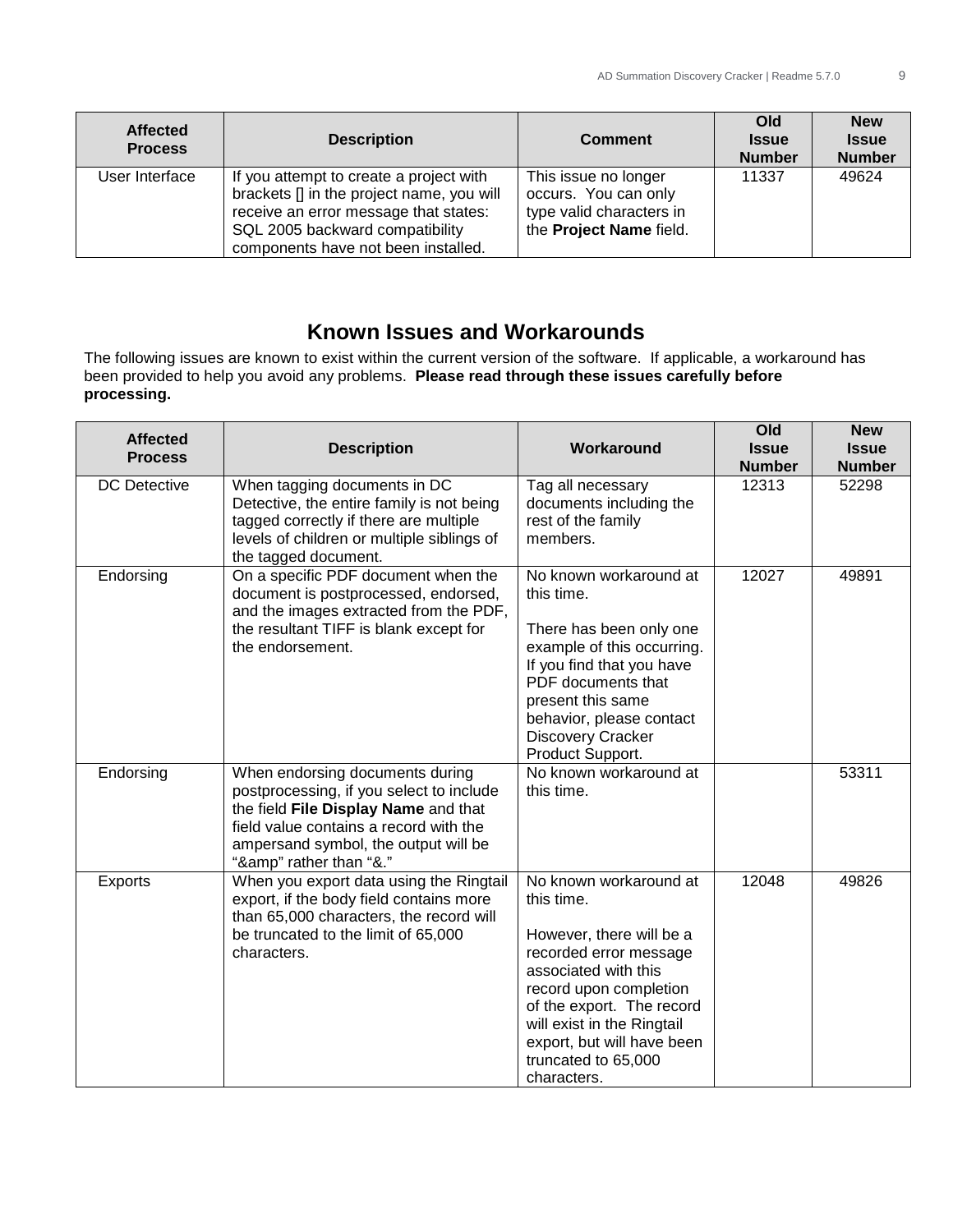| <b>Affected</b><br><b>Process</b> | <b>Description</b>                                                                                                                                                                                                                                                                                                                        | Workaround                                                                                                                                                                                                                                              | Old<br><b>Issue</b><br><b>Number</b> | <b>New</b><br><b>Issue</b><br><b>Number</b> |
|-----------------------------------|-------------------------------------------------------------------------------------------------------------------------------------------------------------------------------------------------------------------------------------------------------------------------------------------------------------------------------------------|---------------------------------------------------------------------------------------------------------------------------------------------------------------------------------------------------------------------------------------------------------|--------------------------------------|---------------------------------------------|
| Exports                           | When using the Select Additional Fields<br>option in the AD Summation DII export<br>settings, if you add a field that contains<br>a file path, the file path will not be<br>truncated to a relative value, it will<br>contain the full field value.                                                                                       | No known workaround at<br>this time.                                                                                                                                                                                                                    | 11830                                | 50003                                       |
| <b>Exports</b>                    | When using the AD Summation DII<br>exports, the option to monitor the DII file<br>size is set to 0 by default. If you select<br>this option and do not set an<br>appropriate limit, you will get a blank DII<br>file.                                                                                                                     | Set your DII maximum file<br>size to the desired limit<br>when using this option.                                                                                                                                                                       | 11241                                | 50463                                       |
| <b>Exports</b>                    | When exporting to the AD Summation<br><b>DII</b> format, if you select to not include<br>the @C ProjUUID token, the resultant<br>DII will include the token in the export<br>file. The value will be blank, but the<br>token will exist.                                                                                                  | No known workaround at<br>this time.                                                                                                                                                                                                                    | 12316                                | 52490                                       |
| Exports                           | When exporting using the Ringtail<br>export, if you select the option on the<br>Extra Table tab to Create Host-<br>Reference the Host Reference field in<br>the resultant database will be populated<br>with the Main Item BegDoc rather than<br>the Parent Item BegDoc.                                                                  | No known workaround at<br>this time.                                                                                                                                                                                                                    | 12296                                | 52494                                       |
| Folders                           | If you select the option to create a folder<br>and do not provide a name for the<br>folder, New Folder will be provided for<br>the name. However, if you select the<br>refresh button before adding a project to<br>the folder, New Folder will be removed<br>from the Discovery Cracker Console<br>navigation panel.                     | Provide a name for the<br>folder as you create it.                                                                                                                                                                                                      | 10444                                | 51060                                       |
| Import Job<br>Settings            | If you import job settings from another<br>project for a AD Summation DII Export<br>job, the save location is from the other<br>project, not the one you are in. In one<br>circumstance this had a truncation<br>problem on the relative pathing option<br>due to the difference in size of the<br>Volumes path from a different project. | After performing the<br>import job settings, be<br>sure to update the file<br>path information for the<br>export locations.                                                                                                                             | 11831                                | 49765                                       |
| Jobs                              | On a rare occurrence, when processing<br>a QC job to recrack an item that has<br>failed during the first job at the File Spin<br>Through action, the QC job does not<br>finish.                                                                                                                                                           | No known workaround at<br>this time.<br>If you have this occur,<br>please do not perform<br>any corrective action until<br>you have contacted<br>Discovery Cracker<br>Product Support to report<br>this issue. As mentioned,<br>this occurs very rarely |                                      | 53058                                       |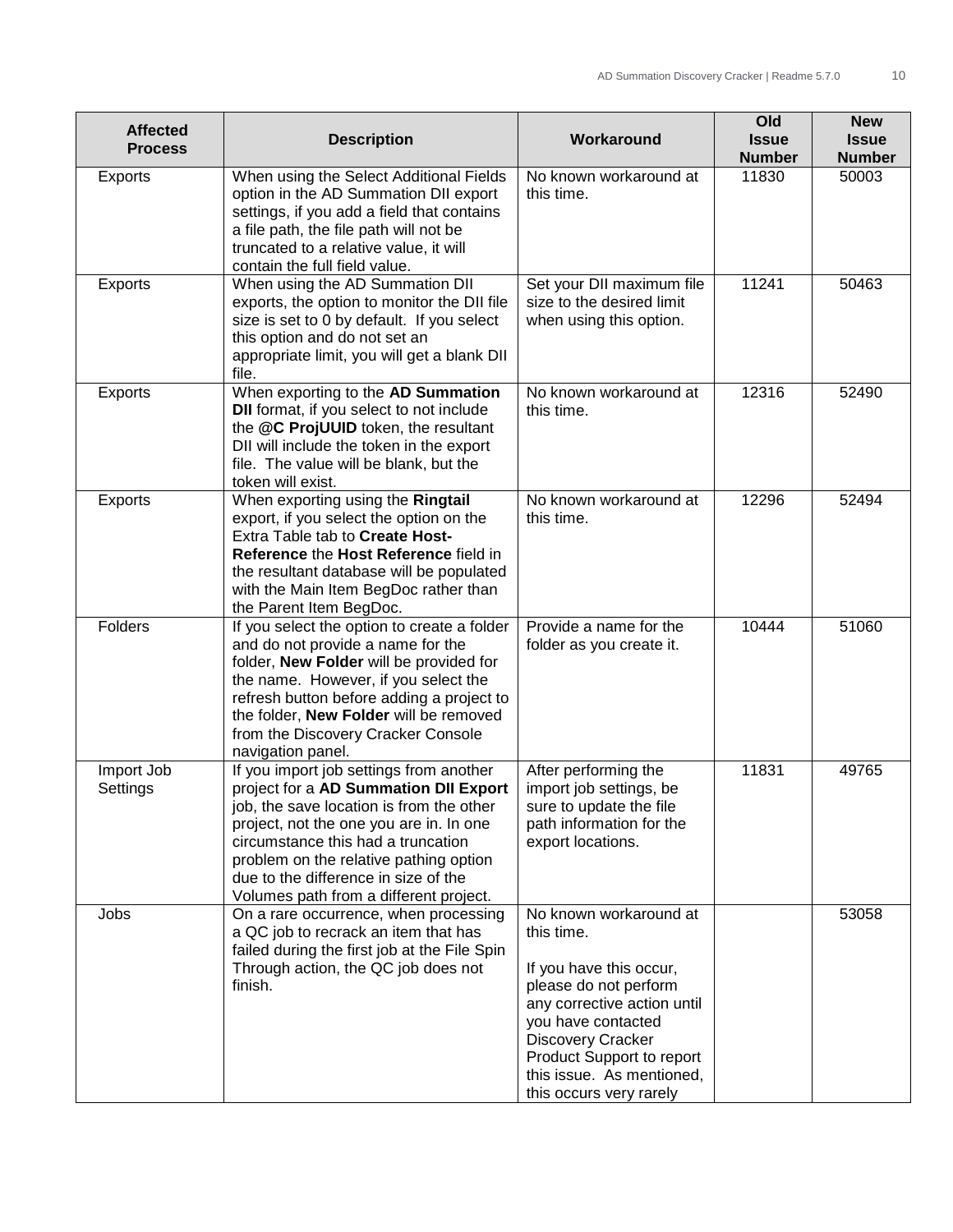| <b>Affected</b><br><b>Process</b> | <b>Description</b>                                                                                                                                                                                                                                           | Workaround                                                                                                                                                                                                                                                                                                                        | Old<br><b>Issue</b><br><b>Number</b> | <b>New</b><br><b>Issue</b><br><b>Number</b> |
|-----------------------------------|--------------------------------------------------------------------------------------------------------------------------------------------------------------------------------------------------------------------------------------------------------------|-----------------------------------------------------------------------------------------------------------------------------------------------------------------------------------------------------------------------------------------------------------------------------------------------------------------------------------|--------------------------------------|---------------------------------------------|
|                                   |                                                                                                                                                                                                                                                              | and we need to gather<br>the information from you<br>when it does to prevent it<br>from happening in the<br>future.                                                                                                                                                                                                               |                                      |                                             |
| <b>Paper Printing</b>             | Documents rendered to a PDF format<br>cannot be printed to paper.                                                                                                                                                                                            | No known workaround at<br>this time.                                                                                                                                                                                                                                                                                              | 12006                                | 49838                                       |
| Paper Printing                    | The endorsement functionality is not<br>currently working during paper printing.                                                                                                                                                                             | If you need to print<br>endorsed TIFF images,<br>endorse them during<br>postprocessing, then print<br>the TIFF images to paper.<br>See chapter 14,<br>"Endorsing Documents,"<br>on page 162 of the User<br>Guide for Discovery<br>Cracker 5.2                                                                                     | 10530                                | 51018                                       |
| Postprocessing                    | When selecting to include the native<br>files during the packaging stage of<br>Postprocessing, Access databases<br>sometimes result with a copy in the<br>volume folder that will generate a<br>different MD5Hash value when run back<br>through processing. | No known workaround at<br>this time.                                                                                                                                                                                                                                                                                              | 11847                                | 50030                                       |
| Processing                        | When processing Chinese documents,<br>the text file produced is missing blank<br>lines. The Body field does not contain<br>any line breaks and is missing any<br>underlined words.                                                                           | No known workaround at<br>this time.                                                                                                                                                                                                                                                                                              | 11098                                | 49560                                       |
| Processing                        | During the course of processing,<br>temporary files are stored in the local<br>temp folder. On occasion, these files<br>are not removed at the end of<br>processing.                                                                                         | It is recommended to<br>periodically clear out the<br>temp folders used by<br>Discovery Cracker.<br>Please contact Product<br>Support for assistance.                                                                                                                                                                             | 11186                                | 49585                                       |
| Processing                        | If you select a specific user.id file and<br>password to use for Lotus Notes NSF<br>processing, you may receive an error<br>during processing: "One or more<br>certificates in your Notes id have<br>expired".                                               | This issue has been<br>resolved by using a Click<br>Robot entry. However,<br>there is now a security<br>dialog box that cannot be<br>handled by Click Robot.<br>You will need to respond<br>to this security dialog box<br>by selecting the option<br>"Start Trusting this signer"<br>in order to continue<br>processing the NSF. | 11234                                | 49598                                       |
| Processing                        | When Outlook emails have MSG files<br>attached and the attached MSG files<br>have Unicode characters in the file<br>name, underscores replace the Unicode<br>characters in the file name.                                                                    | No known workaround at<br>this time.                                                                                                                                                                                                                                                                                              | 11466                                | 49660                                       |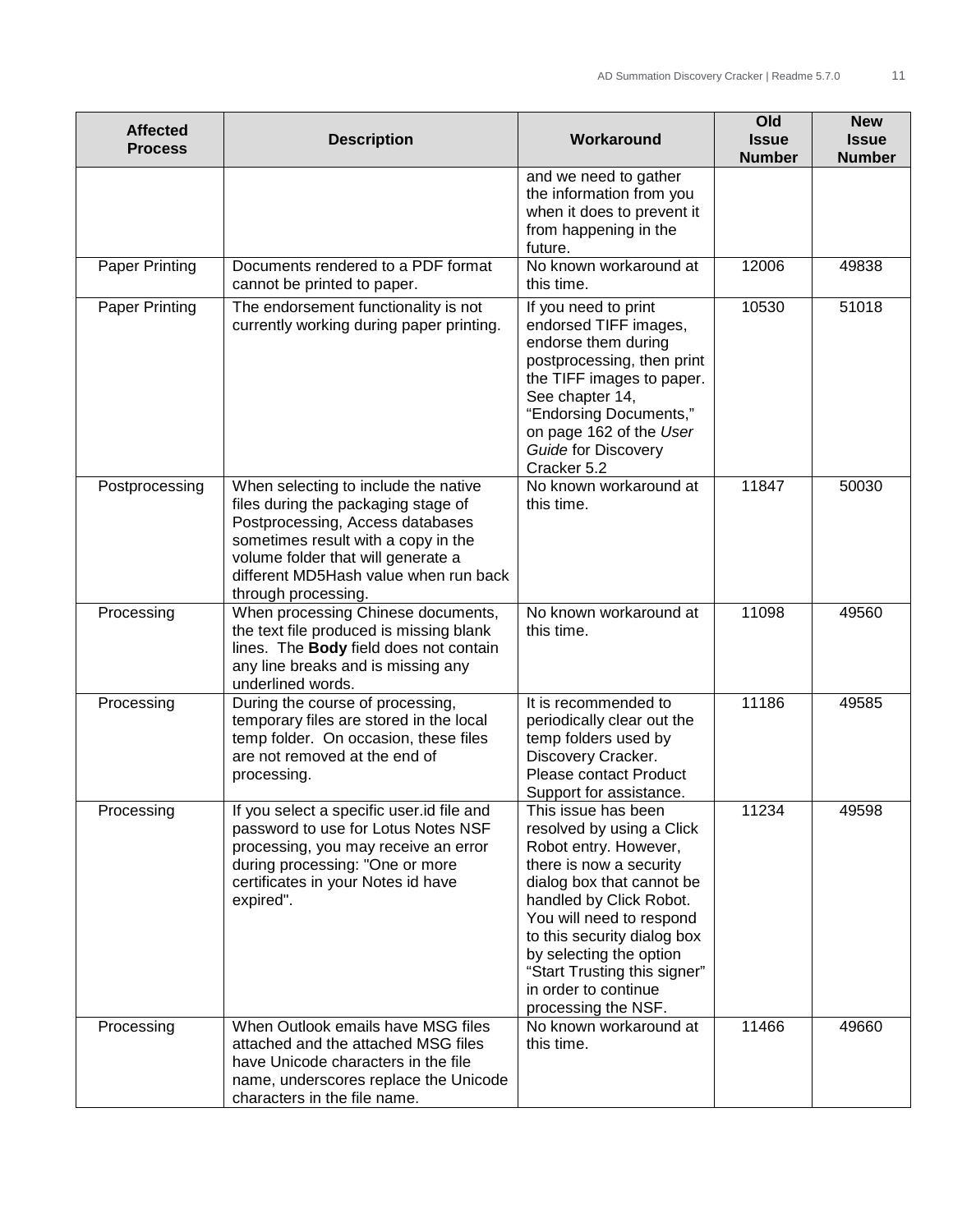| <b>Affected</b><br><b>Process</b> | <b>Description</b>                                                                                                                                                                                                                                                                                                                                                                    | Workaround                                                                                                                                                                                                                                                                                                      | Old<br><b>Issue</b><br><b>Number</b> | <b>New</b><br><b>Issue</b><br><b>Number</b> |
|-----------------------------------|---------------------------------------------------------------------------------------------------------------------------------------------------------------------------------------------------------------------------------------------------------------------------------------------------------------------------------------------------------------------------------------|-----------------------------------------------------------------------------------------------------------------------------------------------------------------------------------------------------------------------------------------------------------------------------------------------------------------|--------------------------------------|---------------------------------------------|
| Processing                        | When processing some NSF files, the<br>creation date is not being collected<br>correctly.                                                                                                                                                                                                                                                                                             | This issue has occurred<br>on some very specific<br>NSF files that may have<br>been converted from<br>another email format.                                                                                                                                                                                     | 12075                                | 49837                                       |
| Processing                        | When an Outlook Express EML file is<br>processed, its document type will<br>change from Outlook Express Mail to<br>Outlook or Mail.                                                                                                                                                                                                                                                   | No known workaround at<br>this time.                                                                                                                                                                                                                                                                            | 12082                                | 49847                                       |
| Processing                        | The table of contents on a Word<br>document is not collected in the body<br>field.                                                                                                                                                                                                                                                                                                    | No known workaround at<br>this time.                                                                                                                                                                                                                                                                            | 12073                                | 49893                                       |
| Processing                        | When processing a .#1 file type, the first<br>two lines of data are missing from the<br>Body field.                                                                                                                                                                                                                                                                                   | No known workaround at<br>this time.                                                                                                                                                                                                                                                                            | 11535                                | 50201                                       |
| Processing                        | Discovery Cracker recognizes Microsoft<br>Snapshot documents as Microsoft<br>Cabinet document type.                                                                                                                                                                                                                                                                                   | Use the file extension<br>override function<br>(Override Document<br>Types) in the Manage<br><b>File Extensions dialog</b><br>box to control which<br>document type group is<br>assigned these<br>documents. See<br>"Managing File<br>Extensions" on page 43<br>of the User Guide for<br>Discovery Cracker 5.2. | 11372                                | 50366                                       |
| Processing                        | Embedded files within a Lotus Notes<br>email are not extracted and the email is<br>not marked as problem.                                                                                                                                                                                                                                                                             | No known workaround at<br>this time.<br>Discovery Cracker is not<br>currently designed to<br>extract embedded objects<br>from within a Lotus Notes<br>email.                                                                                                                                                    | 10990                                | 50604                                       |
| Processing                        | If the LastModifiedDate value is<br>invalid, Discovery Cracker is unable to<br>process the file.                                                                                                                                                                                                                                                                                      | No known workaround at<br>this time.                                                                                                                                                                                                                                                                            | 10410                                | 51082                                       |
| Processing                        | During processing, some applications,<br>such as Microsoft Word, must be<br>opened in a visible manner in order to<br>work properly. The documents that are<br>processed using these applications are<br>opened during processing; however,<br>when processing is complete for the<br>individual documents, the last document<br>processed remains open in the<br>application window. | While the applications<br>used during processing<br>will remain open, the last<br>document being<br>processed will be closed<br>so you will only see an<br>empty application<br>window.<br>At this time the only<br>exception to this update<br>is Lotus Notes, which still<br>remains open with the            | 10217                                | 51189                                       |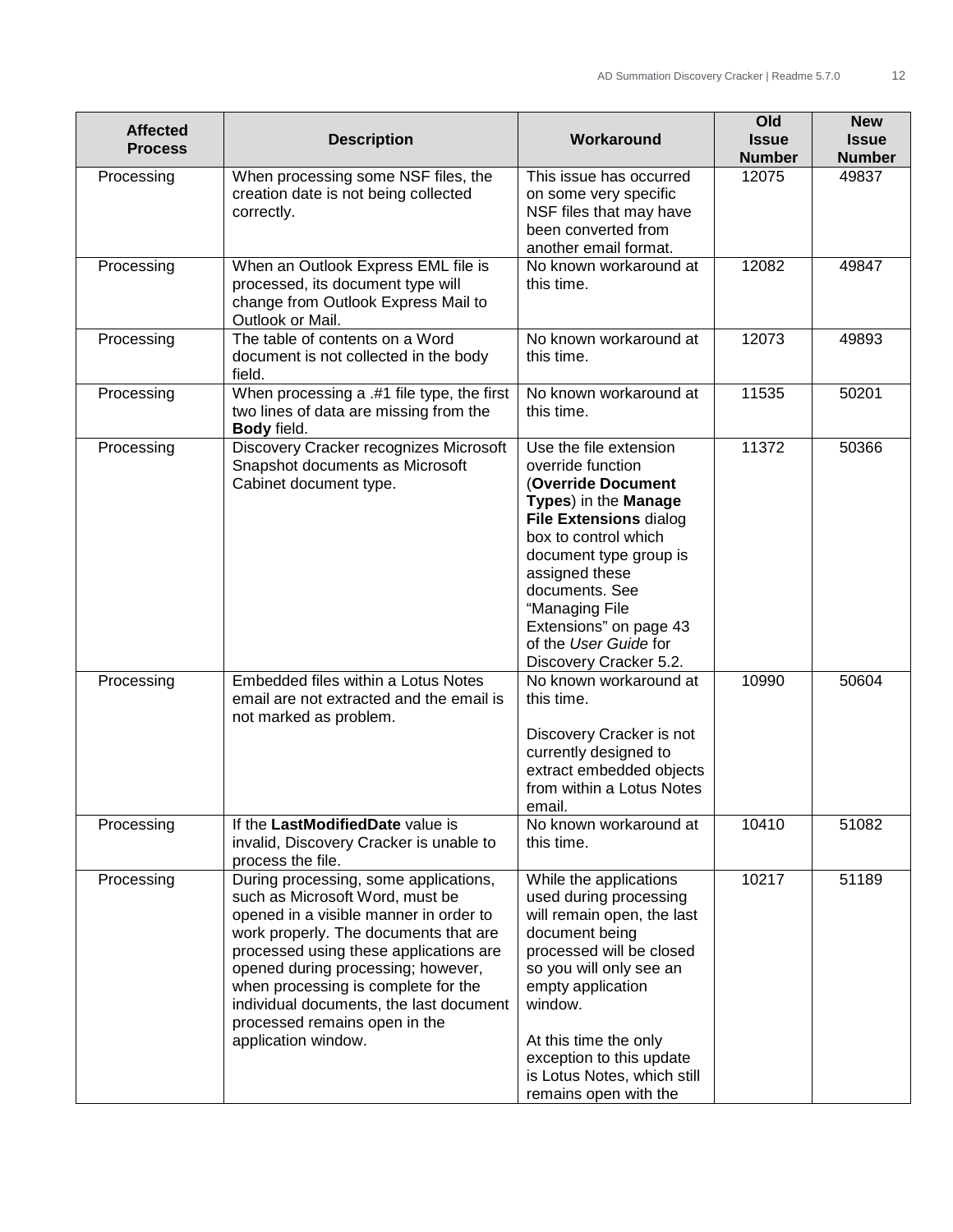| <b>Affected</b><br><b>Process</b> | <b>Description</b>                                                                                                                                                                                                                                 | Workaround                                                                                                                                                                                                | Old<br><b>Issue</b><br><b>Number</b> | <b>New</b><br><b>Issue</b><br><b>Number</b> |
|-----------------------------------|----------------------------------------------------------------------------------------------------------------------------------------------------------------------------------------------------------------------------------------------------|-----------------------------------------------------------------------------------------------------------------------------------------------------------------------------------------------------------|--------------------------------------|---------------------------------------------|
|                                   |                                                                                                                                                                                                                                                    | last NSF file open as well.<br>The applications are<br>being left open to limit the<br>overhead of reopening                                                                                              |                                      |                                             |
|                                   |                                                                                                                                                                                                                                                    | when the next job is<br>assigned to the DC<br>Engine for processing.                                                                                                                                      |                                      |                                             |
| Processing                        | Processing a specific PDF file causes<br>an error message of "Corrupt File" to<br>occur when the option to extract the<br>body text has been turned on. The PDF<br>seems to have nothing in the body<br>except return characters.                  | If you receive this error<br>message and the<br>document does not have<br>any discernable<br>information to collect from<br>the body, turn off the<br>option to extract the body<br>text when processing. | 12090                                | 52289                                       |
| Processing                        | The auto date and path fields are not<br>populated consistently between Office<br>2003 and Office 2007.                                                                                                                                            | No known workaround at<br>this time.                                                                                                                                                                      | 12093                                | 52299                                       |
| Processing                        | The message class is not being<br>populated consistently when processing<br>NSF files.                                                                                                                                                             | This issue has occurred<br>on some very specific<br>NSF files that may have<br>been converted from<br>another email format.                                                                               | 12111                                | 52311                                       |
| Processing                        | When the vCard document type is<br>moved into the Outlook document type<br>group, their document type will change<br>from its recognized format to that of<br>Mail and the record type will become<br>EML file.                                    | If you must move the<br>vCard document type to<br>another document type<br>group, create a new<br>group rather than using<br>the Outlook document<br>type group.                                          |                                      | 53304                                       |
| <b>Project Creation</b>           | If your Discovery Cracker system is set<br>to use the Malayam regional settings,<br>project creation will hang for a long<br>period of time and eventually time out.                                                                               | No known workaround at<br>this time.                                                                                                                                                                      | 12067                                | 49875                                       |
| QC                                | When working with views created by<br>tagging in DC Detective, if you choose<br>to Maintain Family Relationship on<br>the QC Pre-Filter dialog, you may see<br>documents that were not actually<br>tagged. See issue 12313 for further<br>details. | Select the option<br><b>Disregard Family</b><br>Relationships on the QC<br>Pre-Filter dialog when<br>entering into QC on a DC<br>Detective created view.                                                  | 12314                                | 52347                                       |
| QC                                | The thumbnail panel will not show the<br>image rotation that is performed on the<br>image panel.                                                                                                                                                   | If you step off the current<br>record and then step<br>back onto the record, the<br>thumbnail will display the<br>correct page orientation.                                                               | 12183                                | 52382                                       |
| QC                                | When working with files that have very<br>large body fields (40 MB or more), if you<br>attempt to insert a placeholder page on<br>one of these records, you may receive<br>an out of memory error message.                                         | Recrack the document<br>without extracting the<br>body text and then insert<br>the placeholder page. To<br>change this setting when                                                                       |                                      | 53364                                       |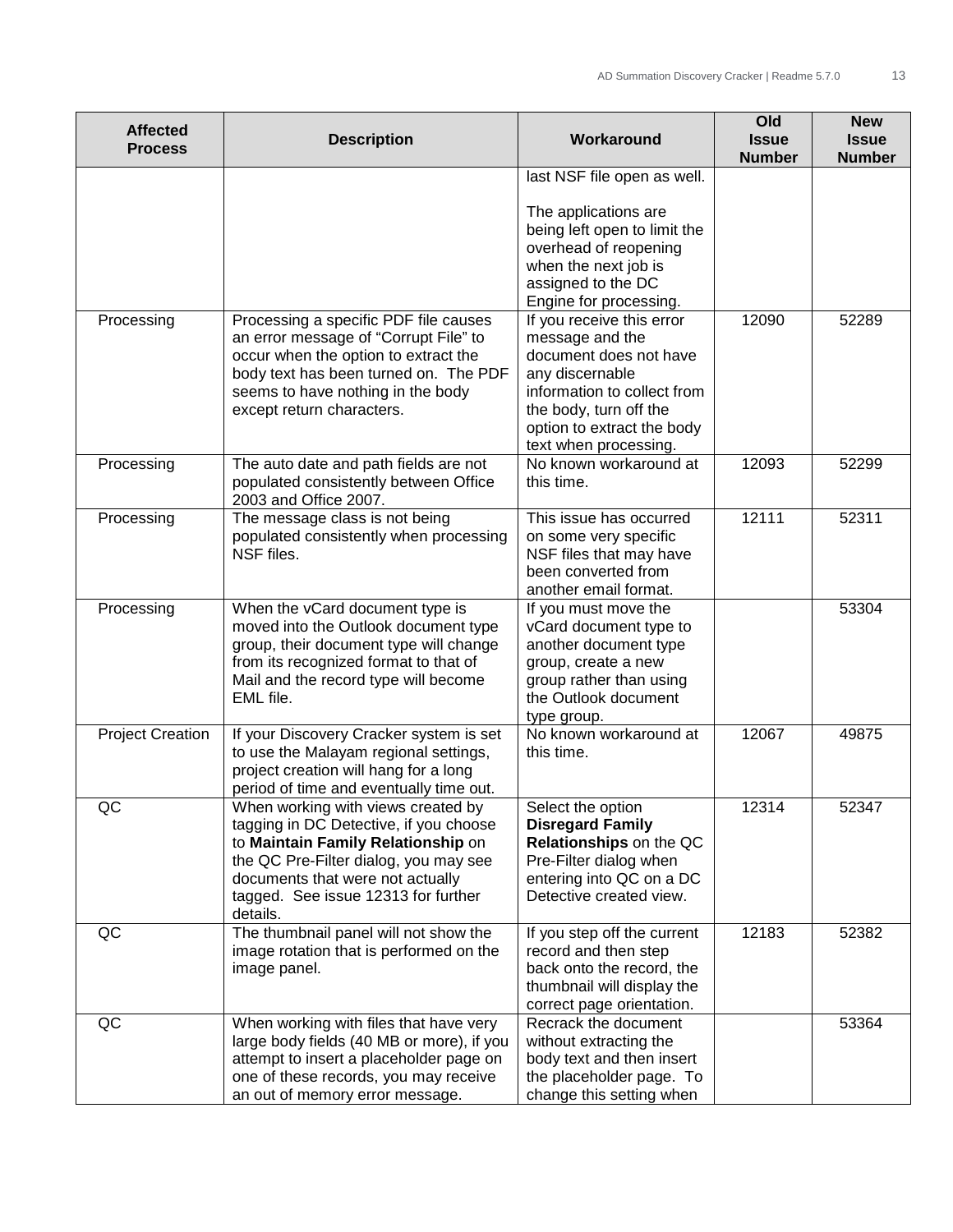| <b>Affected</b><br><b>Process</b> | <b>Description</b>                                                                                                                                                                                              | Workaround                                                                                                                                                                                                                                                                              | Old<br><b>Issue</b><br><b>Number</b> | <b>New</b><br><b>Issue</b><br><b>Number</b> |
|-----------------------------------|-----------------------------------------------------------------------------------------------------------------------------------------------------------------------------------------------------------------|-----------------------------------------------------------------------------------------------------------------------------------------------------------------------------------------------------------------------------------------------------------------------------------------|--------------------------------------|---------------------------------------------|
|                                   |                                                                                                                                                                                                                 | recracking:<br>Mark the<br>1.<br>document to<br>recrack and<br>select the Edit<br><b>Settings option</b><br>2.<br>Select the<br><b>Extract</b><br><b>Metadata Action</b><br>Select the Get<br>3.<br><b>Body Text tab</b><br>Deselect the<br>4.<br><b>Extract body</b><br>text option    |                                      |                                             |
| Rendering                         | When rendering HTML formatted<br>Outlook emails using the default<br>settings in Discovery Cracker, the icon<br>for attachments is not shown on the<br>resultant image.                                         | Use Outlook to render<br>HTML formatted emails if<br>you are processing with<br>Office 2007 on your DC<br>Engine computers.<br>Do not use this<br>workaround if you have<br>Office 2003 installed as<br>the resultant image will<br>have the current date at<br>the bottom of the page. | 12040                                | 49823                                       |
| Rendering                         | When using the Metadata Viewer<br>Template to render documents, some<br>fields will display "?????" rather than<br>the actual characters if you are<br>processing documents that contain<br>foreign characters. | No known workaround at<br>this time.                                                                                                                                                                                                                                                    | 12001                                | 49913                                       |
| Rendering                         | Manually rendering your files to a PDF<br>format causes a watermark to appear<br>on the rendered PDF.                                                                                                           | Do not use the Discovery<br>Cracker PDF printer to<br>render to a PDF format if<br>manually printing. Use<br>Adobe Acrobat or another<br>PDF printer.                                                                                                                                   | 11911                                | 49986                                       |
| Rendering                         | Running a large set of Powerpoint<br>documents through a job with Render<br>only can sometimes cause the DC<br>Engine to restart itself.                                                                        | No known workaround at<br>this time.                                                                                                                                                                                                                                                    | 11865                                | 49989                                       |
| Rendering                         | When rendering Outlook HTML<br>formatted emails using Internet<br>Explorer, if there are missing values for<br>some of the fields the data from other<br>fields may shift during render.                        | Use Outlook to render<br>HTML formatted emails if<br>you are processing with<br>Office 2007 on your DC<br>Engine computers.<br>Do not use this<br>workaround if you have                                                                                                                | 11948                                | 49993                                       |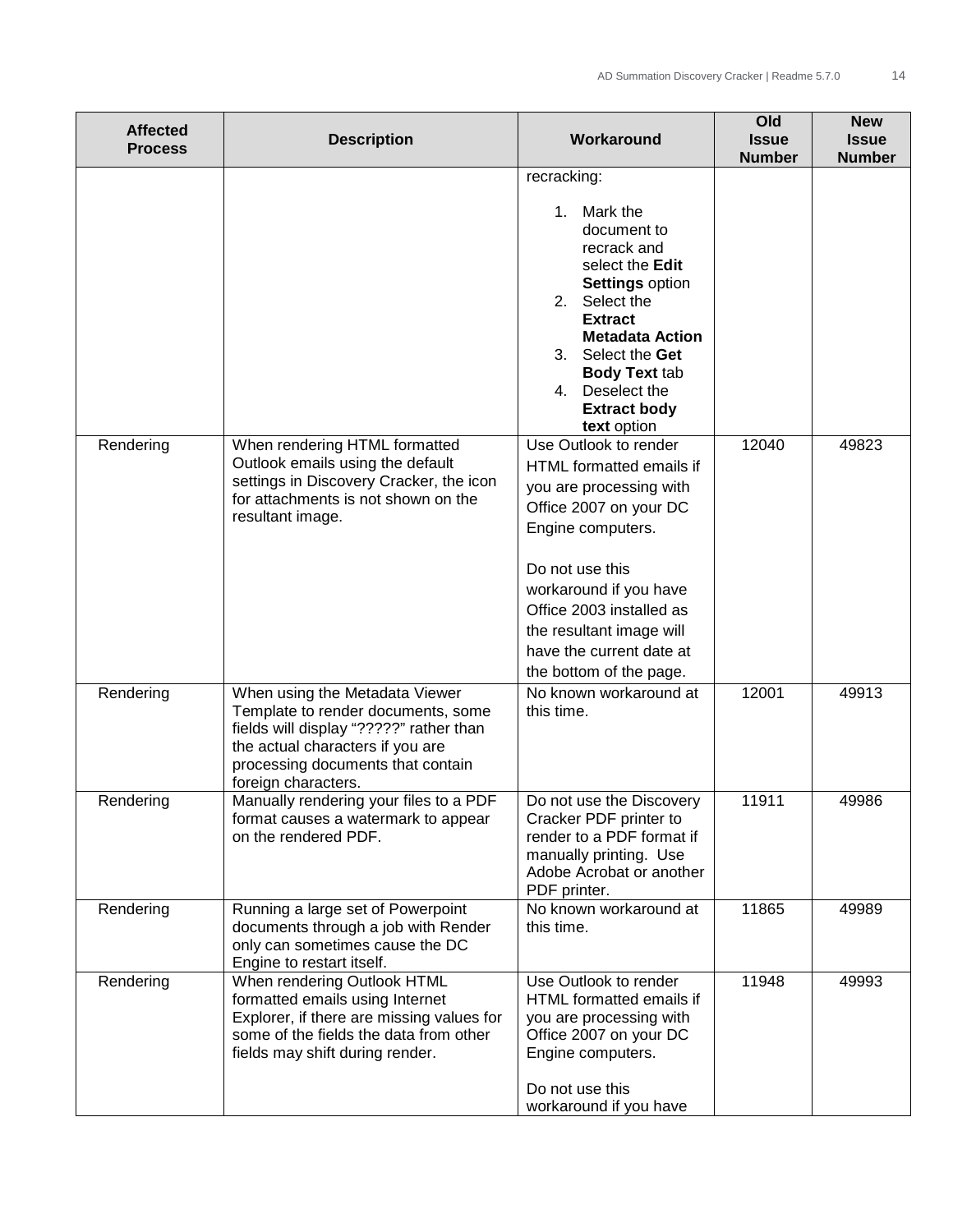| <b>Affected</b><br><b>Process</b> | <b>Description</b>                                                                                                                                                                                                                                                                                                                                                    | Workaround                                                                                                                                                                                                   | Old<br><b>Issue</b><br><b>Number</b> | <b>New</b><br><b>Issue</b><br><b>Number</b> |
|-----------------------------------|-----------------------------------------------------------------------------------------------------------------------------------------------------------------------------------------------------------------------------------------------------------------------------------------------------------------------------------------------------------------------|--------------------------------------------------------------------------------------------------------------------------------------------------------------------------------------------------------------|--------------------------------------|---------------------------------------------|
|                                   |                                                                                                                                                                                                                                                                                                                                                                       | Office 2003 installed as<br>the resultant image will<br>have the current date at<br>the bottom of the page.                                                                                                  |                                      |                                             |
| Rendering                         | The Rotate landscape option does not<br>rotate the document pages when<br>rendering with the Discovery Cracker<br>Viewer.                                                                                                                                                                                                                                             | Whenever possible, use<br>the native application to<br>render documents that<br>need to be rotated.                                                                                                          | 11781                                | 50087                                       |
| Rendering                         | When rendering EML files with Outlook,<br>some of the e-mail header is missing.                                                                                                                                                                                                                                                                                       | If you change the<br>rendering application to<br>the Discovery Cracker<br>Viewer, the entire file<br>header is included on the<br>TIFF image, but the<br>section will be shaded<br>gray.                     | 10642                                | 50998                                       |
| Rendering                         | When rendering PDF package files,<br>those files that are older than version 7<br>will have a different appearance than<br>those that are version 7 and newer.                                                                                                                                                                                                        | No known workaround at<br>this time.                                                                                                                                                                         | 12100                                | 52307                                       |
| Rendering                         | When using Outlook as your rendering<br>application, if you have HTML formatted<br>emails that have been created with<br>indentions for each reply, the text of the<br>lower levels of the email will be cut off.                                                                                                                                                     | No known workaround at<br>this time.                                                                                                                                                                         | 12264                                | 52329                                       |
| Reports                           | The project and group report<br>Documents that match the project<br>filter show items that are inactive and<br>deleted. This occurs when you have an<br>item that has matched the project filter<br>and then has been recracked.                                                                                                                                      | No known workaround at<br>this time.                                                                                                                                                                         | 12298                                | 51538                                       |
| Security                          | When a security role is deleted another<br>role with the same name cannot be<br>added.                                                                                                                                                                                                                                                                                | Security roles are not<br>deleted when you select<br>to delete it; they are<br>actually just hidden from<br>the UI. To prevent<br>conflicts, use a different<br>security role name when<br>adding new roles. | 9299                                 | 49232                                       |
| Security                          | When the Can View Folder Setting<br>permission is selected in the Manage<br><b>Security Roles and Permissions</b><br>dialog box (from Admin>Manage<br>Security), the option to view folder<br>settings is not available from the right-<br>click menu on a folder; however, the<br>option is available from the main menu<br>(View>Settings>Open Folder<br>Settings). | No known workaround at<br>this time.                                                                                                                                                                         | 10224                                | 49401                                       |
| Security                          | Currently when you provide access to a<br>user for DC Detective, you see the<br>project and view icons and it appears                                                                                                                                                                                                                                                 | No known workaround at<br>this time.                                                                                                                                                                         | 11189                                | 49586                                       |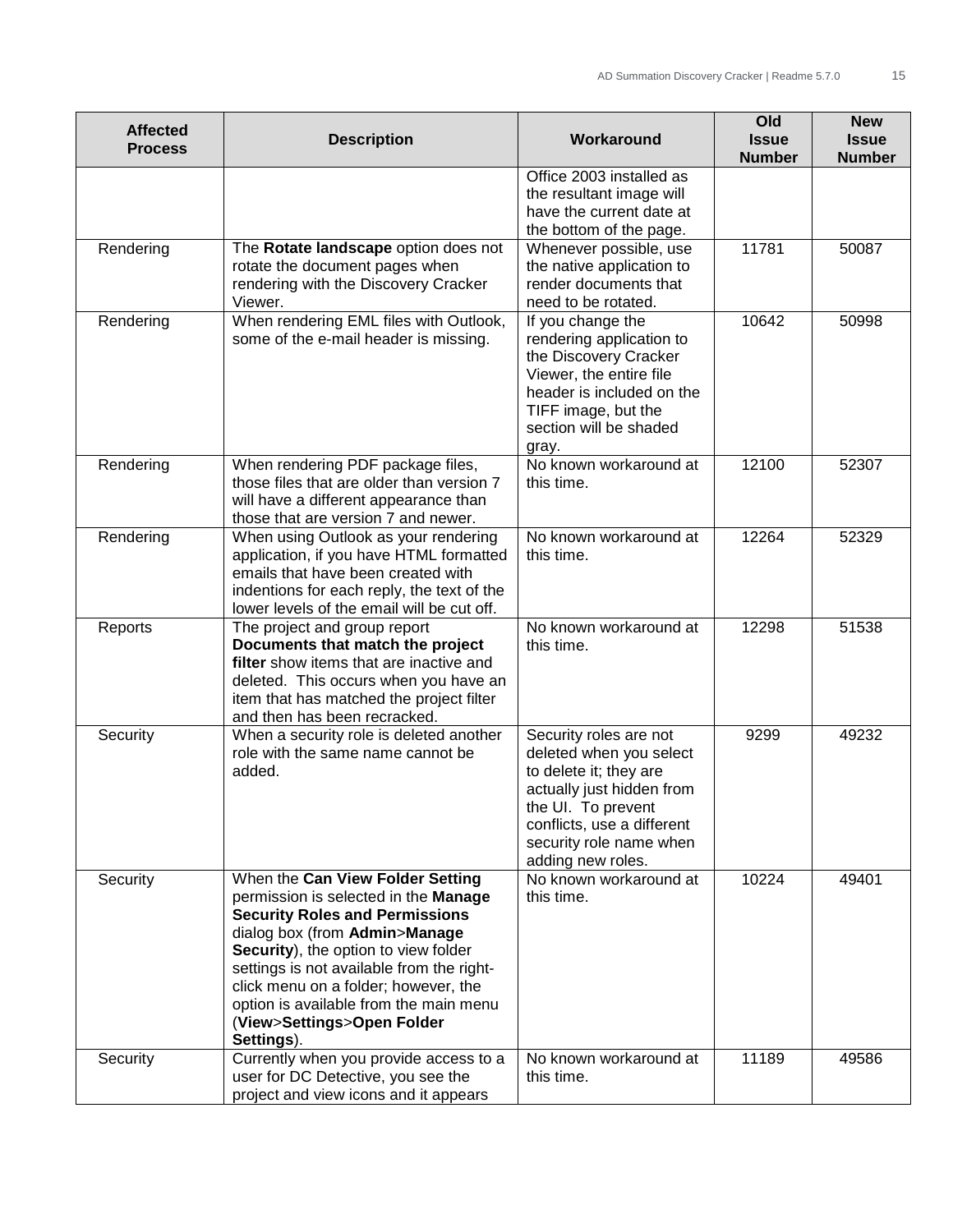| <b>Affected</b><br><b>Process</b> | <b>Description</b>                                                                                                                                                                                                                                                              | Workaround                                                                                                                                                                                      | Old<br><b>Issue</b><br><b>Number</b> | <b>New</b><br><b>Issue</b><br><b>Number</b> |
|-----------------------------------|---------------------------------------------------------------------------------------------------------------------------------------------------------------------------------------------------------------------------------------------------------------------------------|-------------------------------------------------------------------------------------------------------------------------------------------------------------------------------------------------|--------------------------------------|---------------------------------------------|
|                                   | that you can select the view to provide<br>permission without giving permission to<br>the entire project. This is not accurate.<br>You can only provide access at the<br>project level.                                                                                         |                                                                                                                                                                                                 |                                      |                                             |
| Security                          | The Can Export Click Robot Settings<br>function is enabled even though that<br>permission is cleared in the Manage<br><b>Security Roles and Permissions</b><br>dialog box (from Admin>Manage<br>Security).                                                                      | No known workaround at<br>this time.                                                                                                                                                            | 10223                                | 51198                                       |
| Security                          | When the Can Edit Views permission<br>is selected in the Manage Security<br>Roles and Permissions dialog box<br>(from Admin>Manage Security), the<br>option to edit views is not available from<br>the main menu (View>Settings>Open<br>View Settings) or the right-click menu. | No known workaround at<br>this time.                                                                                                                                                            | 10225                                | 51202                                       |
| Security                          | When a user name has been deleted,<br>another user with the same name<br>cannot be added.                                                                                                                                                                                       | User names are not<br>deleted when you select<br>to delete it; they are<br>actually just hidden from<br>the UI. To prevent<br>conflicts, use a different<br>user name when adding<br>new users. | 9867                                 | 51532                                       |
| Settings                          | System Timeout Settings made from a<br>folder are not passed on to a project<br>created from the folder.                                                                                                                                                                        | Make sure to adjust any<br>timeout settings at the<br>system, project, or group<br>level if you need the<br>setting inherited to the<br>next level.                                             | 11388                                | 49636                                       |
| Settings                          | When working with the Identify Scripts<br>tab of the Metadata Extraction action,<br>if you have previously saved a single<br>field selection for identification and<br>decide to remove it, the Save and<br>Close button is not enabled.                                        | Add an additional field to<br>the selection and then<br>remove both fields at the<br>same time.                                                                                                 | 11432                                | 49651                                       |
| Settings                          | In the Folder Settings dialog box, the<br>Identify Scripts tab is not available for<br>the Metadata Extraction action.                                                                                                                                                          | The Identify Scripts tab<br>is available at the system,<br>project, group, view, and<br>job levels.                                                                                             | 11430                                | 50325                                       |
| User Interface                    | When selecting the rendering options<br>for Excel, you should not be allowed to<br>select both the Wrap text and the<br>Shrink to fit options at the same time.<br>These two options are mutually<br>exclusive of one another.                                                  | Only select one of these<br>options. If the other<br>option is needed, first<br>clear the previously<br>chosen option before<br>selecting the other option.                                     | 10216                                | 49389                                       |
| User Interface                    | If you attempt to create a project<br>database that contains more than 60<br>characters, you will receive the<br>following error message:                                                                                                                                       | When creating project<br>databases, do not exceed<br>the maximum project<br>name length of 60                                                                                                   | 11609                                | 50166                                       |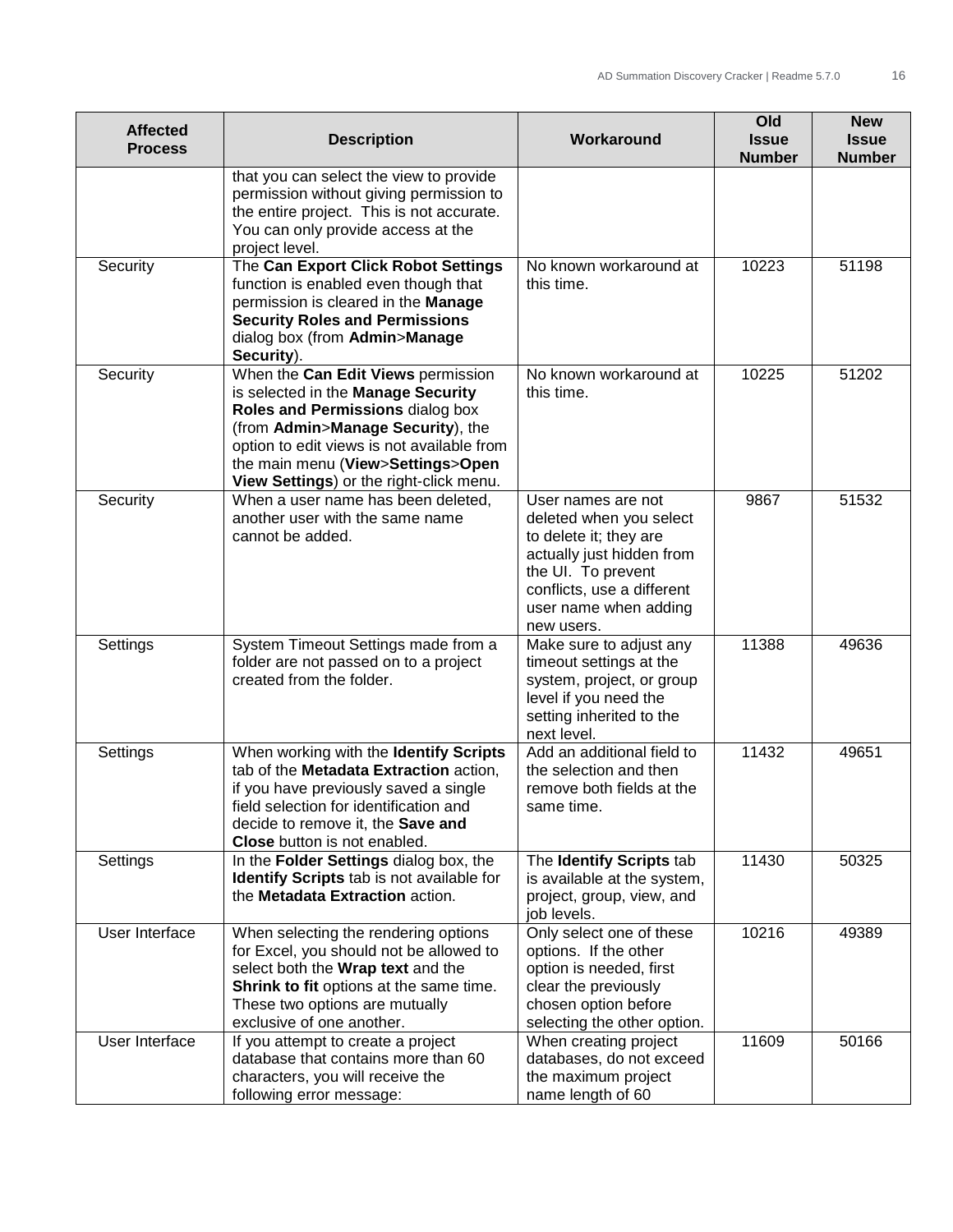| <b>Affected</b><br><b>Process</b> | <b>Description</b>                                                                                                                                                                                                                                                                                                                                                                                       | Workaround                                                                                                                                                                                | Old<br><b>Issue</b><br><b>Number</b> | <b>New</b><br><b>Issue</b><br><b>Number</b> |
|-----------------------------------|----------------------------------------------------------------------------------------------------------------------------------------------------------------------------------------------------------------------------------------------------------------------------------------------------------------------------------------------------------------------------------------------------------|-------------------------------------------------------------------------------------------------------------------------------------------------------------------------------------------|--------------------------------------|---------------------------------------------|
|                                   | "There was a problem creating the<br>project database. Please try again. If<br>the problem continues, contact product<br>support."                                                                                                                                                                                                                                                                       | characters including<br>spaces.                                                                                                                                                           |                                      |                                             |
|                                   | When you select the OK button to clear<br>the message, the following error<br>message will appear:                                                                                                                                                                                                                                                                                                       |                                                                                                                                                                                           |                                      |                                             |
|                                   | "There was a problem which prevented<br>the creation of Project: @@Replace1."                                                                                                                                                                                                                                                                                                                            |                                                                                                                                                                                           |                                      |                                             |
| User Interface                    | If you mark a project as inactive,<br>remove the database from SQL Server,<br>and then reactivate the project in DC<br>Console, you are not warned that the<br>database connection is missing. From<br>all appearances you can create groups,<br>views, or jobs. However, when you<br>attempt to do so, the hourglass appears<br>and never goes away.                                                    | Before you reactivate a<br>project, make sure the<br>database is reattached to<br>SQL Server.                                                                                             | 11128                                | 50579                                       |
| User Interface                    | If you detach a project database without<br>first marking a project as inactive in<br>Discovery Cracker Console, and then<br>try to open Discovery Cracker Console,<br>you will receive an error message:<br>"Object reference not set to an instance<br>of an object."                                                                                                                                  | Make sure that you<br>deactivate your project in<br>Discovery Cracker before<br>detaching it from SQL<br>Server.                                                                          | 11129                                | 50580                                       |
| User Interface                    | When creating a new document type<br>group, if you select the Tab key before<br>entering a document type group name,<br>a red exclamation warning will appear<br>indicating that you are missing the entry<br>in this field. Once this warning has<br>been displayed, you cannot continue<br>with the process to add a new<br>document type group without first<br>closing and reopening the dialog box. | Make sure to populate<br>the fields of the document<br>type group creation dialog<br>box as they appear on<br>the screen.                                                                 | 10232                                | 51152                                       |
| User Interface                    | Cannot remove an image that was<br>added (without being saved) in the Add<br>a Reference File dialog box. Once it is<br>added, the image cannot be removed<br>from within the application.                                                                                                                                                                                                               | No known workaround at<br>this time.                                                                                                                                                      | 10235                                | 51200                                       |
| <b>Views</b>                      | Dynamic views using the full-text search<br>functionality do not produce the same<br>results as the same view created as<br>static.                                                                                                                                                                                                                                                                      | This is due to the<br>indexing that occurs with<br>full-text indexing. It is<br>recommended that you<br>do not create dynamic<br>views when using the full-<br>fext search functionality. | 11575                                | 50187                                       |
| Views                             | When creating a Dynamic view, if a job<br>is running in the same project, the view                                                                                                                                                                                                                                                                                                                       | A dynamic view cannot<br>be created on a project                                                                                                                                          | 10464                                | 51112                                       |